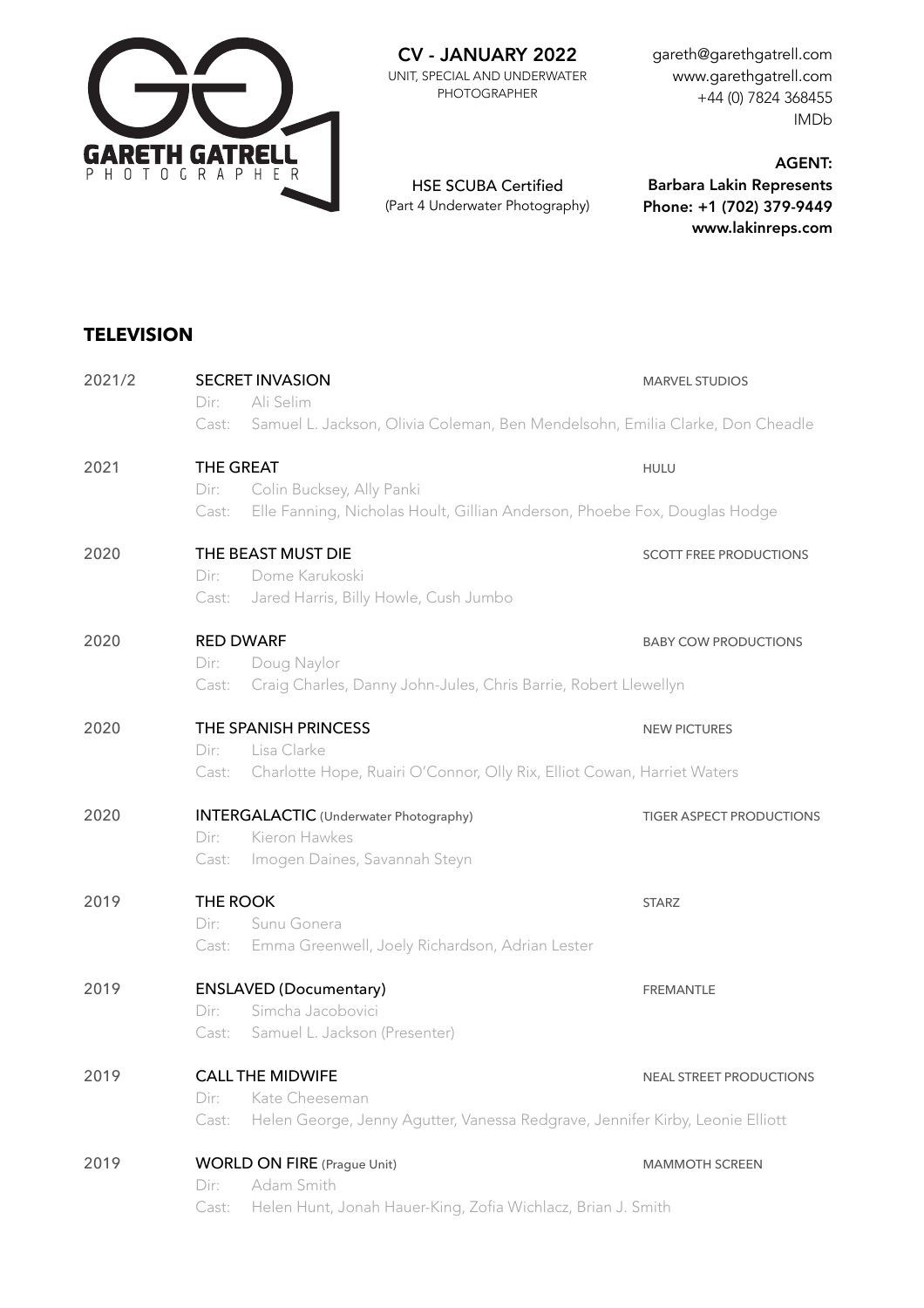| 2019      | <b>TEMPLE</b><br>Shariff Korver<br>Dir:<br>Mark Strong, Daniel Mays, Carice van Houten<br>Cast:           | <b>SKY ONE</b>               |  |  |  |
|-----------|-----------------------------------------------------------------------------------------------------------|------------------------------|--|--|--|
| 2018      | <b>KILLING EVE Series Two</b><br>Damon Thomas<br>Dir:                                                     | SID GENTLE FILMS/BBC AMERICA |  |  |  |
|           | Jodie Comer, Sandra Oh, Fiona Shaw, Owen McDonnell, Adrian Scarborough<br>Cast:                           |                              |  |  |  |
| 2018      | <b>CURFEW</b>                                                                                             | <b>SKY ONE</b>               |  |  |  |
|           | Dir:<br>Colm McCarthy<br>Sean Bean, Billy Zane, Miranda Richardson, Rose Williams, Malachi Kirby<br>Cast: |                              |  |  |  |
| 2018      | <b>BAPTISTE</b>                                                                                           | <b>TWO BROTHERS PICTURES</b> |  |  |  |
|           | Jan Matthys<br>Dir:<br>Tcheky Karyo, Tom Hollander<br>Cast:                                               |                              |  |  |  |
| 2018      | THE ABC MURDERS (Dailies)                                                                                 | <b>MAMMOTH SCREEN</b>        |  |  |  |
|           | Alex Gabassi<br>Dir:<br>John Malkovich, Eamon Farren, Michael Shaeffer, Rupert Grint<br>Cast:             |                              |  |  |  |
| 2017      | <b>LUCKY MAN</b> Series Three                                                                             | <b>SKY ONE / CARNIVAL</b>    |  |  |  |
|           | Dir:<br>Philip John<br>James Nesbit, Rupert Penry-Jones, Sienna Guillory, Darren Boyd, David Yip<br>Cast: |                              |  |  |  |
| 2017      | <b>CLEANING UP</b>                                                                                        | <b>ITV / SISTER PICTURES</b> |  |  |  |
|           | Lewis Arnold<br>Dir:<br>Sheridan Smith, Neil Maskell<br>Cast:                                             |                              |  |  |  |
|           |                                                                                                           |                              |  |  |  |
| 2016/2017 | <b>VICTORIA</b> Series One / Series Two                                                                   | <b>ITV / MAMMOTH SCREEN</b>  |  |  |  |
|           | Tom Vaughan<br>Dir:<br>Jenna Coleman, Rufus Sewell, Catherine Flemming, Peter Firth<br>Cast:              |                              |  |  |  |
| 2016      | <b>FEARLESS</b>                                                                                           | <b>ITV / MAMMOTH SCREEN</b>  |  |  |  |
|           | Dir:<br>Pete Travis                                                                                       |                              |  |  |  |
|           | Helen McCrory, Michael Gambon, Jamie Bamber, Wunmi Mosaku<br>Cast:                                        |                              |  |  |  |

## **FEATURES**

| 2019 | <b>JINGLE JANGLE</b>                                        |                                                                             | <b>NETFLIX</b>  |  |
|------|-------------------------------------------------------------|-----------------------------------------------------------------------------|-----------------|--|
|      | Dir:                                                        | David E. Talbot                                                             |                 |  |
|      |                                                             | Cast: Forest Whitaker, Keegan-Michael Key, Hugh Bonneville, Anika Noni Rose |                 |  |
| 2019 |                                                             | THE COURIER                                                                 | SIGNATURE FILMS |  |
|      | Dir:                                                        | Zachary Adler                                                               |                 |  |
|      | Cast:                                                       | Gary Oldman, Olga Kurylenko, William Moseley, Dermot Mulroney               |                 |  |
| 2019 | 47 METERS DOWN: UNCAGED (UK UNDERWATER PHOTOGRAPHY) THEFIZZ |                                                                             |                 |  |
|      | Dir:                                                        | Johannes Roberts                                                            |                 |  |
|      |                                                             | Cast: Sophie Nelisse, Sistine Rose Stallone, John Corbett                   |                 |  |